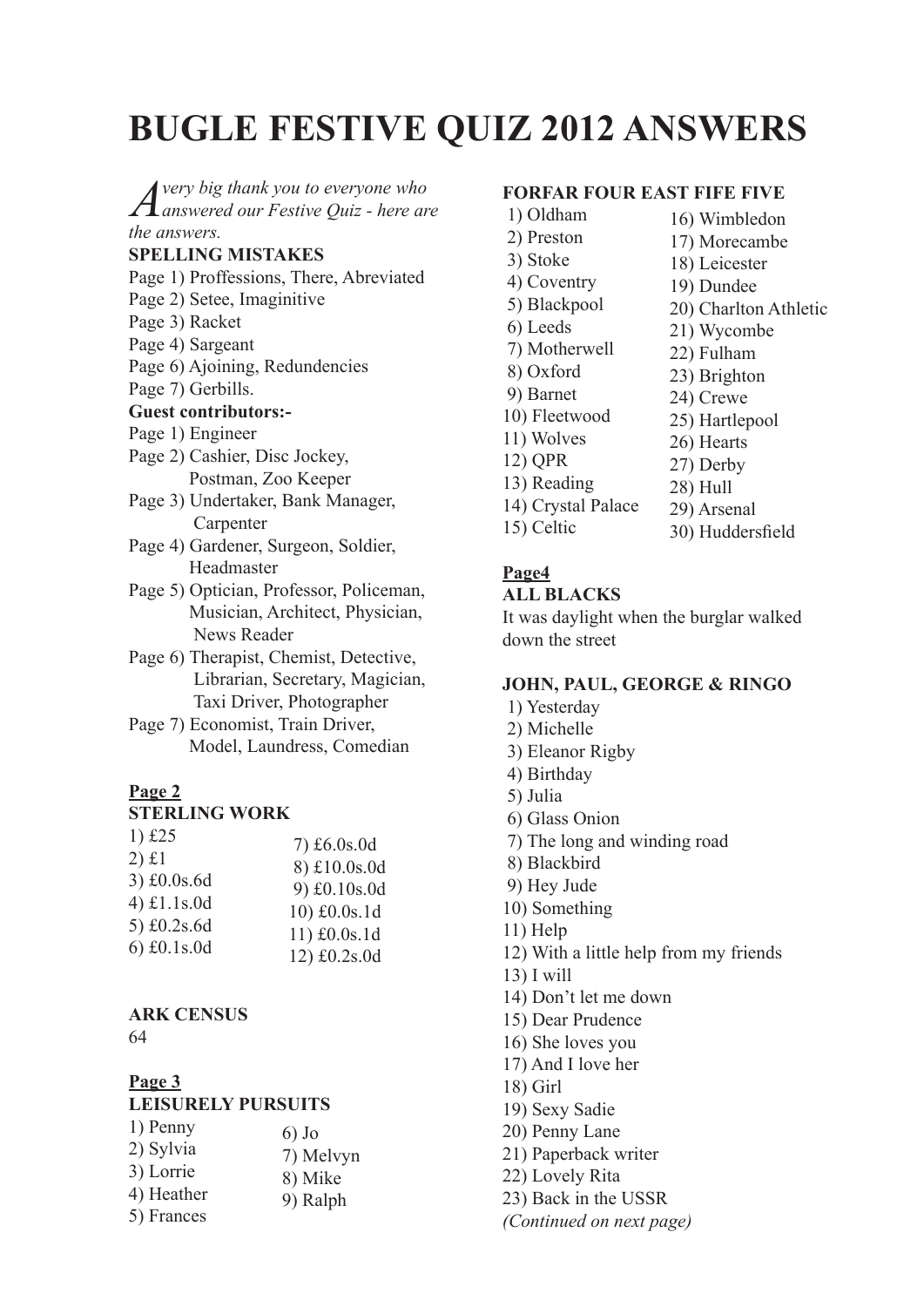# **Page 4**

# **JOHN, PAUL, GEORGE & RINGO (cont.)**

24) Savoy Truffle 25) Honey Pie 26) She's leaving home 27) Come together 28) Getting better 29) I feel fine 30) In my life 31) Goodnight 32) I'm so tired 33) Get Back 34) Drive my car 35) From me to you 36) When I'm sixty four 37) Here Comes the Sun

# **IT'S COLD UP NORTH**

There are no penguins at the North Pole

**Page5 DARTING ABOUT** 663

**TRUE OR FALSE?** True

**TRUE OR FALSE?** True

#### **WORD POSER**

Envelope or Eye

## **WHAT A STATE TO BE IN**

Alabama, Alaska, Arizona, Ohio

#### **Page 6**

**GAME,SET AND MATCH** 12 His opponent served first and double faulted on every serve whereas all Ralph's serves were aces.

## **ZOO TIME**

Gorilla/ape & Lion/lioness

#### **TRUE OR FALSE?** True

# **TOSS THE BEANBAG**

There are three possibilites When the answer sheets came in we discovered that there were four separate throws which could result in a score of 100.

 $38 + 50 + 12$  $39 + 25 + 36$  $14 + 36 + 50$  $50 + 25 + 25$ 

# **Page 7**

# **MOTHER'S LITTLE HELPER**

- 1) Everything but the girl 2) Rainbow
- 3) Three Dog Night 4) Lighthouse Family
- 5) Righteous Brothers
- 6) Hollies
- 7) Led Zeppelin
- 8) Eternal
- 9) Odyssey
- 10) Squeeze
- 11) Elbow
- 12) Ivy League
- 13) Pet Shop Boys
- 14) Level 42
- 15) Hot Chocolate
- 16) Men At Work
- 17) Texas
- 18) Echo and The Bunnymen
- 19) Traffic

The original members of The Rolling Stones were Mick Jagger, Brian Jones, Keith Richards, Charlie Watts, Bill Wyman and Ian Stewart

#### **THAT WAS THE YEAR THAT WAS**

| 1) 1746 | 5) 2004   |
|---------|-----------|
| 2) 1895 | $6)$ 2005 |
| 3) 1986 | 7) 2006   |
| 4) 1998 |           |

# **SUM TOTAL**

41 (or 401 if Medieval Roman numerals are used)

# **BUGLE CALL**

26 (or 25 if you omit Lorrie's email address)